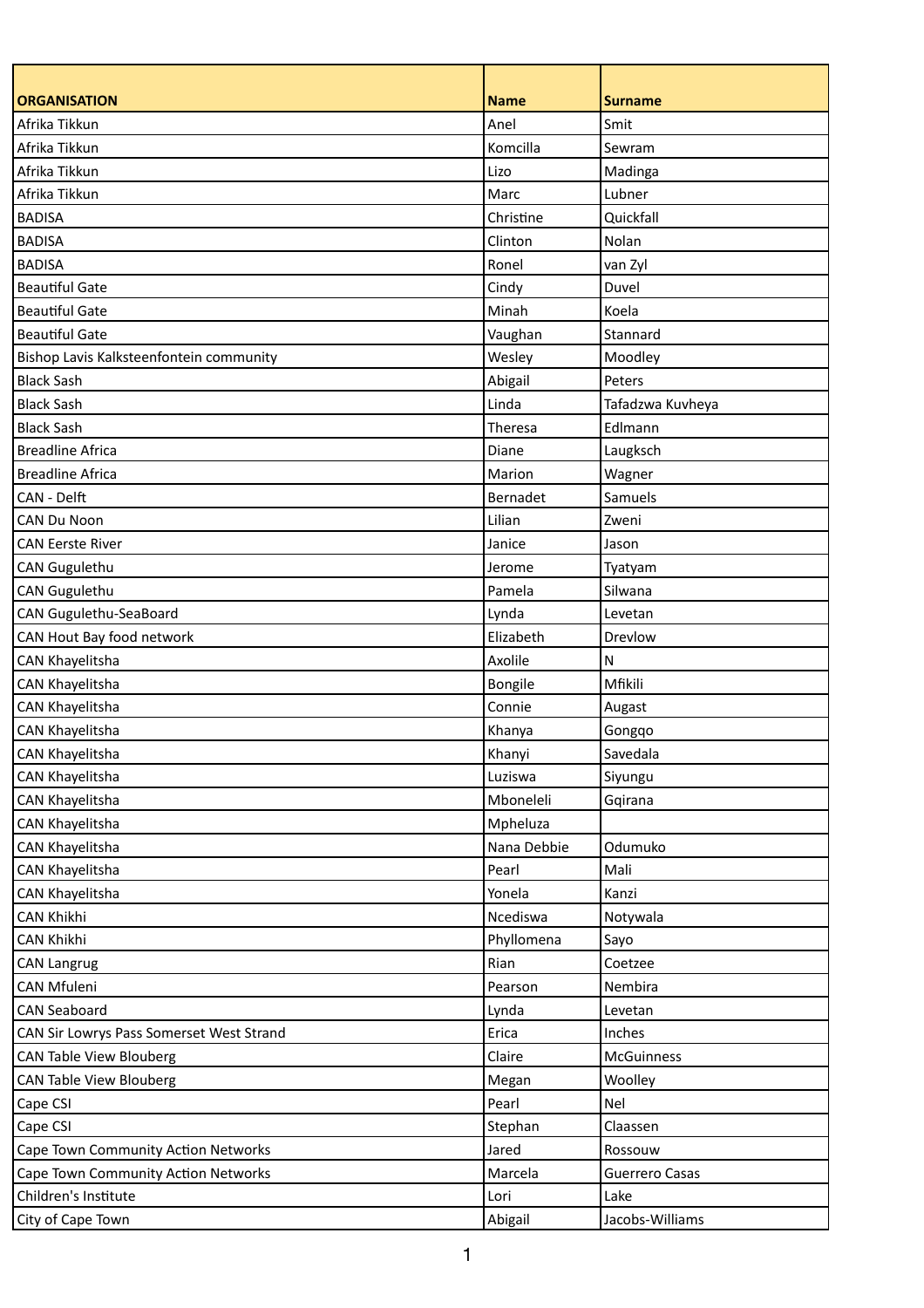| City of Cape Town                             | Grant               | Stephens       |
|-----------------------------------------------|---------------------|----------------|
| City of Cape Town                             | Kayleen             | Simpson        |
| City of Cape Town                             | Lance               | Greyling       |
| City of Cape Town                             | Luzuko              | Mdunyelwa      |
| City of Cape Town                             | Moefeeda            | Salie-Kagee    |
| City of Cape Town                             | Tamsin              | Faragher       |
| <b>Cluver Estates</b>                         | Paul                | Cluver         |
| <b>Community Chest</b>                        | Colleen             | <b>Brocker</b> |
| <b>Community Chest</b>                        | Craig               | Kensley        |
| <b>Community Chest</b>                        | Gerard              | Payne          |
| <b>Community Chest</b>                        | Lorenzo             | Davids         |
| <b>Community Chest</b>                        | Susan               | Thevar         |
| <b>Community Chest</b>                        | Tarryn-lee          | Bell           |
| <b>Community Chest</b>                        | Yumna               | Martin         |
| <b>Community Organisation Resource Centre</b> | Melanie             | Manuels        |
| <b>Community Organisation Resource Centre</b> | Nadine              | Coetzee        |
| <b>Community Organisation Resource Centre</b> | Nkokheli            | Ncambele       |
| <b>Community Organisation Resource Centre</b> | Trevor              | Masiy          |
| <b>Connect Network</b>                        | Grace               | Nkomo          |
| Consultant                                    | Alex                | Jongens        |
| <b>Delft Action Network</b>                   | Fadly               | Isaacs         |
| <b>Delft Action Network</b>                   | Sonya               | Schoeman       |
| Development Action Group (DAG)                | Adi                 | Kumar          |
| DG Murray Trust                               | Cameron             | Cyster         |
| <b>DHL Logistics</b>                          | <b>Brian</b>        | Shepherd       |
| DP Farming (Kuils River, Mfuleni)             | Michael             | Dingindlela    |
| DR Church Stellenberg                         | Why                 | Duvenage       |
| Dutch Reformed & Uniting Reformed Church      | Cybil               | Maneveldt      |
| Dutch Reformed & Uniting Reformed Church      | Nioma               | Venter         |
| <b>EDP</b>                                    | Amanda              | Gcanga         |
| <b>EDP</b>                                    | Andrew              | <b>Boraine</b> |
| <b>EDP</b>                                    | Gill                | Cullinan       |
| <b>EDP</b>                                    | Libby               | Ferrandi       |
| <b>EDP</b>                                    | Rhonda              | Snyders        |
| Elsies River Inspire Network                  | Steve               | Ross           |
| <b>Equal Education</b>                        | Ntsikie             | Dlulani        |
| Equilibrium (Elsies River)                    | Yolanda             | Groep          |
| Extreem Kwizeen                               | Lizelle             | du Plessis     |
| False Bay Diocese                             | Charmaine           | Liddle         |
| <b>First Rand</b>                             | Desiree             | Storey         |
| Food Flow ZA                                  | Ashley              | Newell         |
| Food Forward SA                               | Andy                | du Plessis     |
| Fruitways                                     | Alastair            | Moodie         |
| Gift of the Givers                            | <b>Badr</b>         | Kazi           |
| <b>Graduate School of Business</b>            | Jenny               | Soderberg      |
| Greater Tygerberg Partnership                 | Marcus              | Fourie         |
| Greater Tygerberg Partnership                 | Noorudeen           | Roman          |
| Greater Tygerberg Partnership                 | Warren              | Hewitt         |
| <b>GTRAS</b>                                  | <b>Abdul Moutie</b> | Abrahams       |
| <b>GTRAS</b>                                  | Siham               | Salie-Abrahams |
|                                               |                     |                |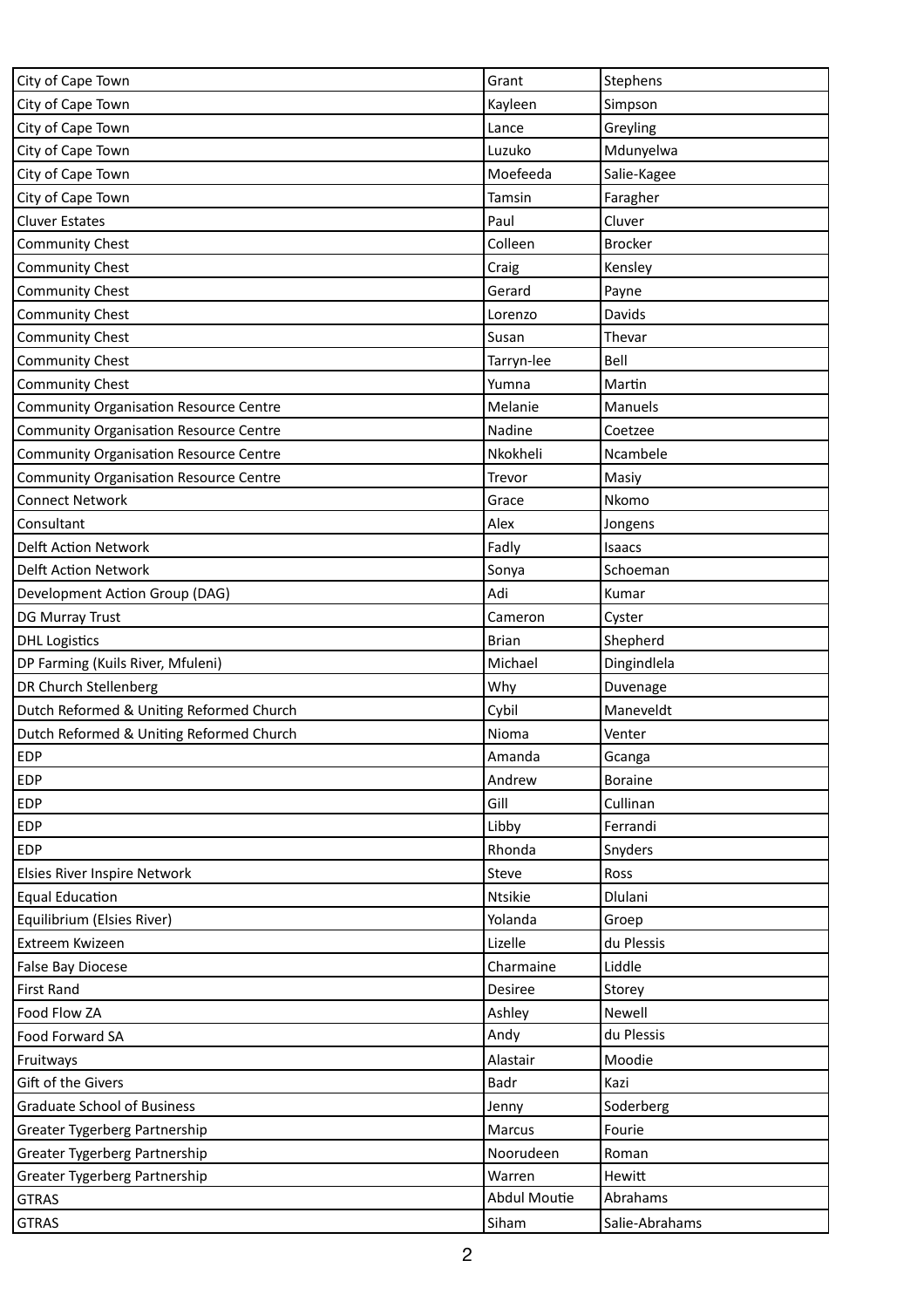| Harambee Youth Employment Accelerator                                       | Penny          | Foley           |
|-----------------------------------------------------------------------------|----------------|-----------------|
| Hlanganisa                                                                  | Bongi          | Ndondo          |
| Hope Africa                                                                 | Delene         | Mark            |
| Ikamva                                                                      | <b>Barbara</b> | Miller          |
| Ikamva                                                                      | <b>Barbara</b> | Stemmert        |
| Ikamva                                                                      | Helen          | Lieberman       |
| Ikamva                                                                      | Ishrene        | Davids          |
| Ikamva                                                                      | Mthunzi        | Funo            |
| Ikamva                                                                      | Pozisa         | Majavu          |
| <b>IKAPA Data</b>                                                           | Jan            | Schenk          |
| Ilitha Labantu (on behalf of CNDCs)                                         | Ella           | Mangisa         |
| Institute for Poverty, Land & Agrarian studies                              | Florian        | Kroll           |
| Islamic Relief                                                              | Yusuf          | Mohamed         |
| ISSP: Development Action Group (DAG),                                       | Crystal        | West            |
| ISSP: Violence Prevention Through Urban Upgrading (VPUU)                    | Michael        | Krause          |
| Knysna Initiative for Food Farms                                            | Janet          | Gracie          |
| Ladles of Love                                                              | Alison         | McCutcheon      |
| Ladles of Love                                                              | Danny          | Diliberto       |
| LinkedTo                                                                    | Lisa           | Kropman         |
| Lions Club Eden                                                             | Carl           | van Blerk       |
| Living Hope Trust (South Peninsula)                                         | John           | Thomas          |
| <b>Mergon Foundation</b>                                                    | Etienne        | Piek            |
| Mergon Nation-Builder                                                       | Emily          | Wilkes          |
| Mould Empower Serve                                                         | Anelle         | Erasmus         |
| Mould Empower Serve                                                         | Ilse           | Maartens        |
| Mustadafin Foundation                                                       | Ghairunisa     | Johnstone       |
| Mustadafin Foundtion                                                        | Shameemah      | de Jongh        |
| Ndifuna Ukwazi                                                              | <b>Buhle</b>   | Booi            |
| Ndifuna Ukwazi                                                              | Nkosikhona     | Swartbooi       |
| <b>OBS Civic Association</b>                                                | Edwin          | Angless         |
| One Africa                                                                  | Clayton        | Lillien         |
| One Africa                                                                  | Gwenn          | Nelson          |
| One Africa                                                                  | Phindile       | Mkhabela        |
| Orycon                                                                      | Dirk           | van Doorn       |
| Outside the Bowl Africa                                                     | Eldoret        | Ferreira        |
| Outside the Bowl Africa                                                     | Marais         | Greyling        |
| Outside the Bowl Africa                                                     | Mark           | Maingard        |
| Paarl Boys                                                                  | Jaandri        | Visser          |
| Pebbles Project                                                             | Dominic        | Johnson-Allen   |
| Pebbles Project                                                             | Marileze       | <b>Buys</b>     |
| Peninsula School Feeding Association                                        | Petrina        | Pakoe           |
| Philippi East Development Initiative (PEDI) and Philippi Horticultural Area | Christopher    | Dáiuto          |
| Philippi East Development Initiative (PEDI) and Philippi Horticultural Area | Egbert         | Wessels         |
| Philippi East Development Initiative (PEDI) and Philippi Horticultural Area | Paul           | Stohrer         |
| Pick n Pay Feed the Nation Foundation                                       | Andre          | Nel             |
| Pick n Pay Feed the Nation Foundation                                       | Roan           | Snyman          |
| Pick n Pay Feed the Nation Foundation                                       | Suzanne        | Ackerman-Berman |
| Ravensmead Community Development                                            | Andre          | Naidoo          |
| <b>Red Cross</b>                                                            | Fernel         | Campher         |
| <b>Red Cross</b>                                                            | Marianna       | Nomdoe          |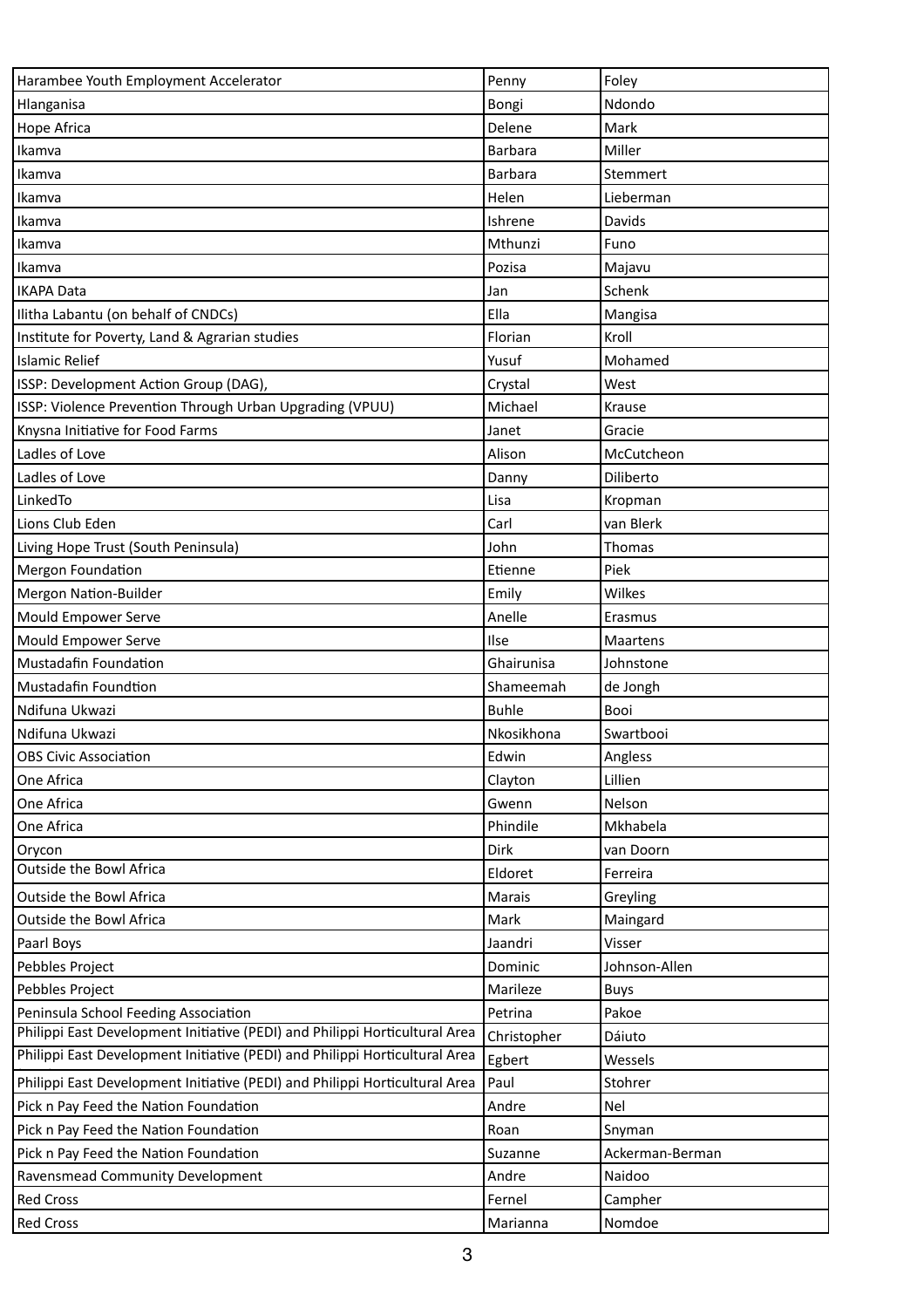| Red Cross (Chairperson Hermanus)<br>Angela<br>Heslop<br>Camilla<br>Adelle<br>Research<br>Dalene<br>Swart<br>Rotary<br>Geraldine<br>Nicol<br>Rotary<br>Skip<br>SA Christian Directory<br>Krige<br><b>SA Harvest</b><br>Alan<br><b>Browde</b><br><b>SA Harvest</b><br>Ali<br>Conn<br>Wegmershaus<br><b>SA Harvest</b><br>Manu<br><b>SA Harvest</b><br>Nel<br>Ozzy<br>Faizel<br>SANZAF<br>Deyal<br>SANZAF<br>Kamaldien<br>Shireen<br>Francke<br>SANZAF<br>Yasmina<br>Seed / Easy Peasy<br>Leigh<br>Brown<br>Service Dining Rooms<br>Karen<br>Cain<br>Gootkin<br>Souper Troopers<br>Caryn<br>Hoffman<br>Souper Troopers<br>Kerry<br>Michelle<br>Spice for Life<br>Korevaar<br><b>Stadler Group</b><br>Henderson<br><b>Bart</b><br>Stellenbosch Unite/Civil Advocacy Network<br>Marli<br>Goussard<br>Ndzakaba<br>Still We Stand (Langa)<br>Vuyiswa<br>Surprise Factory<br>Steve<br>Carver<br>The Brewers Soup Collective<br>Anna-Carin<br>Hart<br>The Elgin Foundation/Unite4Grabouw<br>Carin<br>Malan<br>The Lunchbox Fund<br>Sue<br>Wildish<br>The Warehouse<br>Craig<br>Stewart<br>The Warehouse<br>Wendy<br>Lewin<br>Zukile<br>The Warehouse<br>Ngqeza<br>Marzec-Visagie<br>Theewaterskloof Municipality<br>Joanna<br>Tzu Chi SA<br>Tina<br>Long<br>Wen<br>Tzu Chi SA<br>Tom<br><b>UCOOK</b><br>Amy<br>Murgatroyd<br>Uniting Reformed Church<br>Koen<br>Ria<br>Uniting Reformed Church<br>Esterhuizen<br>Sean<br>Urban Studio<br>Rudi<br>Botha<br>U-Turn<br>Annakie<br>Gammon<br>Ravera-Bauer<br>U-Turn<br>Rowen<br>Vos<br>U-Turn<br>Sam<br>Wilma<br>Piek<br>Voortrekker Road CID<br>We can change<br>Cheryl<br>Harper<br>Western Cape Government<br>Walters<br><b>Brent</b><br>Western Cape Government<br>Hannah<br><b>Bridget</b><br>Western Cape Government<br>Miller<br>Gavin<br>Western Cape Government<br>Maguire<br>Gray<br>Hildergarde<br>Western Cape Government<br>Fast<br>Western Cape Government<br>du Preez<br>Jacques<br>Western Cape Government<br><b>Boulle</b><br>Jacqui<br>John<br><b>Brooks</b><br>Western Cape Government<br><b>Western Cape Government</b><br>Karen<br>Shippey<br>Johnson<br>Western Cape Government<br>Marion<br>Western Cape Government<br>Pretorius<br>Mornay |  |  |
|------------------------------------------------------------------------------------------------------------------------------------------------------------------------------------------------------------------------------------------------------------------------------------------------------------------------------------------------------------------------------------------------------------------------------------------------------------------------------------------------------------------------------------------------------------------------------------------------------------------------------------------------------------------------------------------------------------------------------------------------------------------------------------------------------------------------------------------------------------------------------------------------------------------------------------------------------------------------------------------------------------------------------------------------------------------------------------------------------------------------------------------------------------------------------------------------------------------------------------------------------------------------------------------------------------------------------------------------------------------------------------------------------------------------------------------------------------------------------------------------------------------------------------------------------------------------------------------------------------------------------------------------------------------------------------------------------------------------------------------------------------------------------------------------------------------------------------------------------------------------------------------------------------------------------------------------------------------------------------------------------------------------------------------------------------------------------------------------------------------------------------------------------------------------------------------------------|--|--|
|                                                                                                                                                                                                                                                                                                                                                                                                                                                                                                                                                                                                                                                                                                                                                                                                                                                                                                                                                                                                                                                                                                                                                                                                                                                                                                                                                                                                                                                                                                                                                                                                                                                                                                                                                                                                                                                                                                                                                                                                                                                                                                                                                                                                      |  |  |
|                                                                                                                                                                                                                                                                                                                                                                                                                                                                                                                                                                                                                                                                                                                                                                                                                                                                                                                                                                                                                                                                                                                                                                                                                                                                                                                                                                                                                                                                                                                                                                                                                                                                                                                                                                                                                                                                                                                                                                                                                                                                                                                                                                                                      |  |  |
|                                                                                                                                                                                                                                                                                                                                                                                                                                                                                                                                                                                                                                                                                                                                                                                                                                                                                                                                                                                                                                                                                                                                                                                                                                                                                                                                                                                                                                                                                                                                                                                                                                                                                                                                                                                                                                                                                                                                                                                                                                                                                                                                                                                                      |  |  |
|                                                                                                                                                                                                                                                                                                                                                                                                                                                                                                                                                                                                                                                                                                                                                                                                                                                                                                                                                                                                                                                                                                                                                                                                                                                                                                                                                                                                                                                                                                                                                                                                                                                                                                                                                                                                                                                                                                                                                                                                                                                                                                                                                                                                      |  |  |
|                                                                                                                                                                                                                                                                                                                                                                                                                                                                                                                                                                                                                                                                                                                                                                                                                                                                                                                                                                                                                                                                                                                                                                                                                                                                                                                                                                                                                                                                                                                                                                                                                                                                                                                                                                                                                                                                                                                                                                                                                                                                                                                                                                                                      |  |  |
|                                                                                                                                                                                                                                                                                                                                                                                                                                                                                                                                                                                                                                                                                                                                                                                                                                                                                                                                                                                                                                                                                                                                                                                                                                                                                                                                                                                                                                                                                                                                                                                                                                                                                                                                                                                                                                                                                                                                                                                                                                                                                                                                                                                                      |  |  |
|                                                                                                                                                                                                                                                                                                                                                                                                                                                                                                                                                                                                                                                                                                                                                                                                                                                                                                                                                                                                                                                                                                                                                                                                                                                                                                                                                                                                                                                                                                                                                                                                                                                                                                                                                                                                                                                                                                                                                                                                                                                                                                                                                                                                      |  |  |
|                                                                                                                                                                                                                                                                                                                                                                                                                                                                                                                                                                                                                                                                                                                                                                                                                                                                                                                                                                                                                                                                                                                                                                                                                                                                                                                                                                                                                                                                                                                                                                                                                                                                                                                                                                                                                                                                                                                                                                                                                                                                                                                                                                                                      |  |  |
|                                                                                                                                                                                                                                                                                                                                                                                                                                                                                                                                                                                                                                                                                                                                                                                                                                                                                                                                                                                                                                                                                                                                                                                                                                                                                                                                                                                                                                                                                                                                                                                                                                                                                                                                                                                                                                                                                                                                                                                                                                                                                                                                                                                                      |  |  |
|                                                                                                                                                                                                                                                                                                                                                                                                                                                                                                                                                                                                                                                                                                                                                                                                                                                                                                                                                                                                                                                                                                                                                                                                                                                                                                                                                                                                                                                                                                                                                                                                                                                                                                                                                                                                                                                                                                                                                                                                                                                                                                                                                                                                      |  |  |
|                                                                                                                                                                                                                                                                                                                                                                                                                                                                                                                                                                                                                                                                                                                                                                                                                                                                                                                                                                                                                                                                                                                                                                                                                                                                                                                                                                                                                                                                                                                                                                                                                                                                                                                                                                                                                                                                                                                                                                                                                                                                                                                                                                                                      |  |  |
|                                                                                                                                                                                                                                                                                                                                                                                                                                                                                                                                                                                                                                                                                                                                                                                                                                                                                                                                                                                                                                                                                                                                                                                                                                                                                                                                                                                                                                                                                                                                                                                                                                                                                                                                                                                                                                                                                                                                                                                                                                                                                                                                                                                                      |  |  |
|                                                                                                                                                                                                                                                                                                                                                                                                                                                                                                                                                                                                                                                                                                                                                                                                                                                                                                                                                                                                                                                                                                                                                                                                                                                                                                                                                                                                                                                                                                                                                                                                                                                                                                                                                                                                                                                                                                                                                                                                                                                                                                                                                                                                      |  |  |
|                                                                                                                                                                                                                                                                                                                                                                                                                                                                                                                                                                                                                                                                                                                                                                                                                                                                                                                                                                                                                                                                                                                                                                                                                                                                                                                                                                                                                                                                                                                                                                                                                                                                                                                                                                                                                                                                                                                                                                                                                                                                                                                                                                                                      |  |  |
|                                                                                                                                                                                                                                                                                                                                                                                                                                                                                                                                                                                                                                                                                                                                                                                                                                                                                                                                                                                                                                                                                                                                                                                                                                                                                                                                                                                                                                                                                                                                                                                                                                                                                                                                                                                                                                                                                                                                                                                                                                                                                                                                                                                                      |  |  |
|                                                                                                                                                                                                                                                                                                                                                                                                                                                                                                                                                                                                                                                                                                                                                                                                                                                                                                                                                                                                                                                                                                                                                                                                                                                                                                                                                                                                                                                                                                                                                                                                                                                                                                                                                                                                                                                                                                                                                                                                                                                                                                                                                                                                      |  |  |
|                                                                                                                                                                                                                                                                                                                                                                                                                                                                                                                                                                                                                                                                                                                                                                                                                                                                                                                                                                                                                                                                                                                                                                                                                                                                                                                                                                                                                                                                                                                                                                                                                                                                                                                                                                                                                                                                                                                                                                                                                                                                                                                                                                                                      |  |  |
|                                                                                                                                                                                                                                                                                                                                                                                                                                                                                                                                                                                                                                                                                                                                                                                                                                                                                                                                                                                                                                                                                                                                                                                                                                                                                                                                                                                                                                                                                                                                                                                                                                                                                                                                                                                                                                                                                                                                                                                                                                                                                                                                                                                                      |  |  |
|                                                                                                                                                                                                                                                                                                                                                                                                                                                                                                                                                                                                                                                                                                                                                                                                                                                                                                                                                                                                                                                                                                                                                                                                                                                                                                                                                                                                                                                                                                                                                                                                                                                                                                                                                                                                                                                                                                                                                                                                                                                                                                                                                                                                      |  |  |
|                                                                                                                                                                                                                                                                                                                                                                                                                                                                                                                                                                                                                                                                                                                                                                                                                                                                                                                                                                                                                                                                                                                                                                                                                                                                                                                                                                                                                                                                                                                                                                                                                                                                                                                                                                                                                                                                                                                                                                                                                                                                                                                                                                                                      |  |  |
|                                                                                                                                                                                                                                                                                                                                                                                                                                                                                                                                                                                                                                                                                                                                                                                                                                                                                                                                                                                                                                                                                                                                                                                                                                                                                                                                                                                                                                                                                                                                                                                                                                                                                                                                                                                                                                                                                                                                                                                                                                                                                                                                                                                                      |  |  |
|                                                                                                                                                                                                                                                                                                                                                                                                                                                                                                                                                                                                                                                                                                                                                                                                                                                                                                                                                                                                                                                                                                                                                                                                                                                                                                                                                                                                                                                                                                                                                                                                                                                                                                                                                                                                                                                                                                                                                                                                                                                                                                                                                                                                      |  |  |
|                                                                                                                                                                                                                                                                                                                                                                                                                                                                                                                                                                                                                                                                                                                                                                                                                                                                                                                                                                                                                                                                                                                                                                                                                                                                                                                                                                                                                                                                                                                                                                                                                                                                                                                                                                                                                                                                                                                                                                                                                                                                                                                                                                                                      |  |  |
|                                                                                                                                                                                                                                                                                                                                                                                                                                                                                                                                                                                                                                                                                                                                                                                                                                                                                                                                                                                                                                                                                                                                                                                                                                                                                                                                                                                                                                                                                                                                                                                                                                                                                                                                                                                                                                                                                                                                                                                                                                                                                                                                                                                                      |  |  |
|                                                                                                                                                                                                                                                                                                                                                                                                                                                                                                                                                                                                                                                                                                                                                                                                                                                                                                                                                                                                                                                                                                                                                                                                                                                                                                                                                                                                                                                                                                                                                                                                                                                                                                                                                                                                                                                                                                                                                                                                                                                                                                                                                                                                      |  |  |
|                                                                                                                                                                                                                                                                                                                                                                                                                                                                                                                                                                                                                                                                                                                                                                                                                                                                                                                                                                                                                                                                                                                                                                                                                                                                                                                                                                                                                                                                                                                                                                                                                                                                                                                                                                                                                                                                                                                                                                                                                                                                                                                                                                                                      |  |  |
|                                                                                                                                                                                                                                                                                                                                                                                                                                                                                                                                                                                                                                                                                                                                                                                                                                                                                                                                                                                                                                                                                                                                                                                                                                                                                                                                                                                                                                                                                                                                                                                                                                                                                                                                                                                                                                                                                                                                                                                                                                                                                                                                                                                                      |  |  |
|                                                                                                                                                                                                                                                                                                                                                                                                                                                                                                                                                                                                                                                                                                                                                                                                                                                                                                                                                                                                                                                                                                                                                                                                                                                                                                                                                                                                                                                                                                                                                                                                                                                                                                                                                                                                                                                                                                                                                                                                                                                                                                                                                                                                      |  |  |
|                                                                                                                                                                                                                                                                                                                                                                                                                                                                                                                                                                                                                                                                                                                                                                                                                                                                                                                                                                                                                                                                                                                                                                                                                                                                                                                                                                                                                                                                                                                                                                                                                                                                                                                                                                                                                                                                                                                                                                                                                                                                                                                                                                                                      |  |  |
|                                                                                                                                                                                                                                                                                                                                                                                                                                                                                                                                                                                                                                                                                                                                                                                                                                                                                                                                                                                                                                                                                                                                                                                                                                                                                                                                                                                                                                                                                                                                                                                                                                                                                                                                                                                                                                                                                                                                                                                                                                                                                                                                                                                                      |  |  |
|                                                                                                                                                                                                                                                                                                                                                                                                                                                                                                                                                                                                                                                                                                                                                                                                                                                                                                                                                                                                                                                                                                                                                                                                                                                                                                                                                                                                                                                                                                                                                                                                                                                                                                                                                                                                                                                                                                                                                                                                                                                                                                                                                                                                      |  |  |
|                                                                                                                                                                                                                                                                                                                                                                                                                                                                                                                                                                                                                                                                                                                                                                                                                                                                                                                                                                                                                                                                                                                                                                                                                                                                                                                                                                                                                                                                                                                                                                                                                                                                                                                                                                                                                                                                                                                                                                                                                                                                                                                                                                                                      |  |  |
|                                                                                                                                                                                                                                                                                                                                                                                                                                                                                                                                                                                                                                                                                                                                                                                                                                                                                                                                                                                                                                                                                                                                                                                                                                                                                                                                                                                                                                                                                                                                                                                                                                                                                                                                                                                                                                                                                                                                                                                                                                                                                                                                                                                                      |  |  |
|                                                                                                                                                                                                                                                                                                                                                                                                                                                                                                                                                                                                                                                                                                                                                                                                                                                                                                                                                                                                                                                                                                                                                                                                                                                                                                                                                                                                                                                                                                                                                                                                                                                                                                                                                                                                                                                                                                                                                                                                                                                                                                                                                                                                      |  |  |
|                                                                                                                                                                                                                                                                                                                                                                                                                                                                                                                                                                                                                                                                                                                                                                                                                                                                                                                                                                                                                                                                                                                                                                                                                                                                                                                                                                                                                                                                                                                                                                                                                                                                                                                                                                                                                                                                                                                                                                                                                                                                                                                                                                                                      |  |  |
|                                                                                                                                                                                                                                                                                                                                                                                                                                                                                                                                                                                                                                                                                                                                                                                                                                                                                                                                                                                                                                                                                                                                                                                                                                                                                                                                                                                                                                                                                                                                                                                                                                                                                                                                                                                                                                                                                                                                                                                                                                                                                                                                                                                                      |  |  |
|                                                                                                                                                                                                                                                                                                                                                                                                                                                                                                                                                                                                                                                                                                                                                                                                                                                                                                                                                                                                                                                                                                                                                                                                                                                                                                                                                                                                                                                                                                                                                                                                                                                                                                                                                                                                                                                                                                                                                                                                                                                                                                                                                                                                      |  |  |
|                                                                                                                                                                                                                                                                                                                                                                                                                                                                                                                                                                                                                                                                                                                                                                                                                                                                                                                                                                                                                                                                                                                                                                                                                                                                                                                                                                                                                                                                                                                                                                                                                                                                                                                                                                                                                                                                                                                                                                                                                                                                                                                                                                                                      |  |  |
|                                                                                                                                                                                                                                                                                                                                                                                                                                                                                                                                                                                                                                                                                                                                                                                                                                                                                                                                                                                                                                                                                                                                                                                                                                                                                                                                                                                                                                                                                                                                                                                                                                                                                                                                                                                                                                                                                                                                                                                                                                                                                                                                                                                                      |  |  |
|                                                                                                                                                                                                                                                                                                                                                                                                                                                                                                                                                                                                                                                                                                                                                                                                                                                                                                                                                                                                                                                                                                                                                                                                                                                                                                                                                                                                                                                                                                                                                                                                                                                                                                                                                                                                                                                                                                                                                                                                                                                                                                                                                                                                      |  |  |
|                                                                                                                                                                                                                                                                                                                                                                                                                                                                                                                                                                                                                                                                                                                                                                                                                                                                                                                                                                                                                                                                                                                                                                                                                                                                                                                                                                                                                                                                                                                                                                                                                                                                                                                                                                                                                                                                                                                                                                                                                                                                                                                                                                                                      |  |  |
|                                                                                                                                                                                                                                                                                                                                                                                                                                                                                                                                                                                                                                                                                                                                                                                                                                                                                                                                                                                                                                                                                                                                                                                                                                                                                                                                                                                                                                                                                                                                                                                                                                                                                                                                                                                                                                                                                                                                                                                                                                                                                                                                                                                                      |  |  |
|                                                                                                                                                                                                                                                                                                                                                                                                                                                                                                                                                                                                                                                                                                                                                                                                                                                                                                                                                                                                                                                                                                                                                                                                                                                                                                                                                                                                                                                                                                                                                                                                                                                                                                                                                                                                                                                                                                                                                                                                                                                                                                                                                                                                      |  |  |
|                                                                                                                                                                                                                                                                                                                                                                                                                                                                                                                                                                                                                                                                                                                                                                                                                                                                                                                                                                                                                                                                                                                                                                                                                                                                                                                                                                                                                                                                                                                                                                                                                                                                                                                                                                                                                                                                                                                                                                                                                                                                                                                                                                                                      |  |  |
|                                                                                                                                                                                                                                                                                                                                                                                                                                                                                                                                                                                                                                                                                                                                                                                                                                                                                                                                                                                                                                                                                                                                                                                                                                                                                                                                                                                                                                                                                                                                                                                                                                                                                                                                                                                                                                                                                                                                                                                                                                                                                                                                                                                                      |  |  |
|                                                                                                                                                                                                                                                                                                                                                                                                                                                                                                                                                                                                                                                                                                                                                                                                                                                                                                                                                                                                                                                                                                                                                                                                                                                                                                                                                                                                                                                                                                                                                                                                                                                                                                                                                                                                                                                                                                                                                                                                                                                                                                                                                                                                      |  |  |
|                                                                                                                                                                                                                                                                                                                                                                                                                                                                                                                                                                                                                                                                                                                                                                                                                                                                                                                                                                                                                                                                                                                                                                                                                                                                                                                                                                                                                                                                                                                                                                                                                                                                                                                                                                                                                                                                                                                                                                                                                                                                                                                                                                                                      |  |  |
|                                                                                                                                                                                                                                                                                                                                                                                                                                                                                                                                                                                                                                                                                                                                                                                                                                                                                                                                                                                                                                                                                                                                                                                                                                                                                                                                                                                                                                                                                                                                                                                                                                                                                                                                                                                                                                                                                                                                                                                                                                                                                                                                                                                                      |  |  |
|                                                                                                                                                                                                                                                                                                                                                                                                                                                                                                                                                                                                                                                                                                                                                                                                                                                                                                                                                                                                                                                                                                                                                                                                                                                                                                                                                                                                                                                                                                                                                                                                                                                                                                                                                                                                                                                                                                                                                                                                                                                                                                                                                                                                      |  |  |
|                                                                                                                                                                                                                                                                                                                                                                                                                                                                                                                                                                                                                                                                                                                                                                                                                                                                                                                                                                                                                                                                                                                                                                                                                                                                                                                                                                                                                                                                                                                                                                                                                                                                                                                                                                                                                                                                                                                                                                                                                                                                                                                                                                                                      |  |  |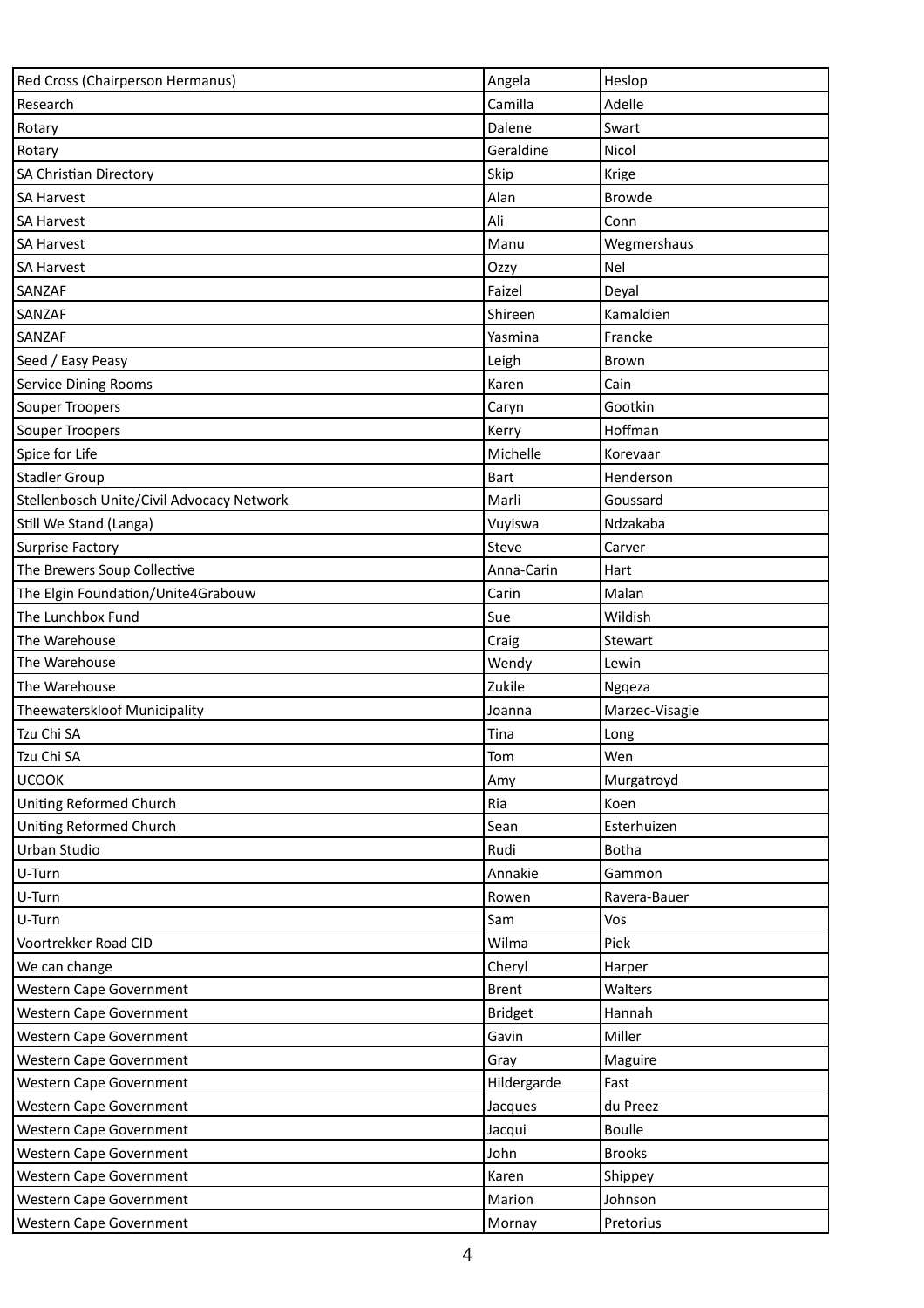| Western Cape Government         | l Nabeel   | <b>Rylands</b> |
|---------------------------------|------------|----------------|
| Western Cape Government         | Nkosekhaya | Lala           |
| Western Cape Government         | Robert     | Macdonald      |
| <b>Witzenberg Community</b>     | l Naomi    | Betana         |
| Women's Legal Centre            | Caroline   | Peters         |
| Worcester Hope & Reconciliation | Hans       | Steyn          |
|                                 |            |                |
|                                 |            |                |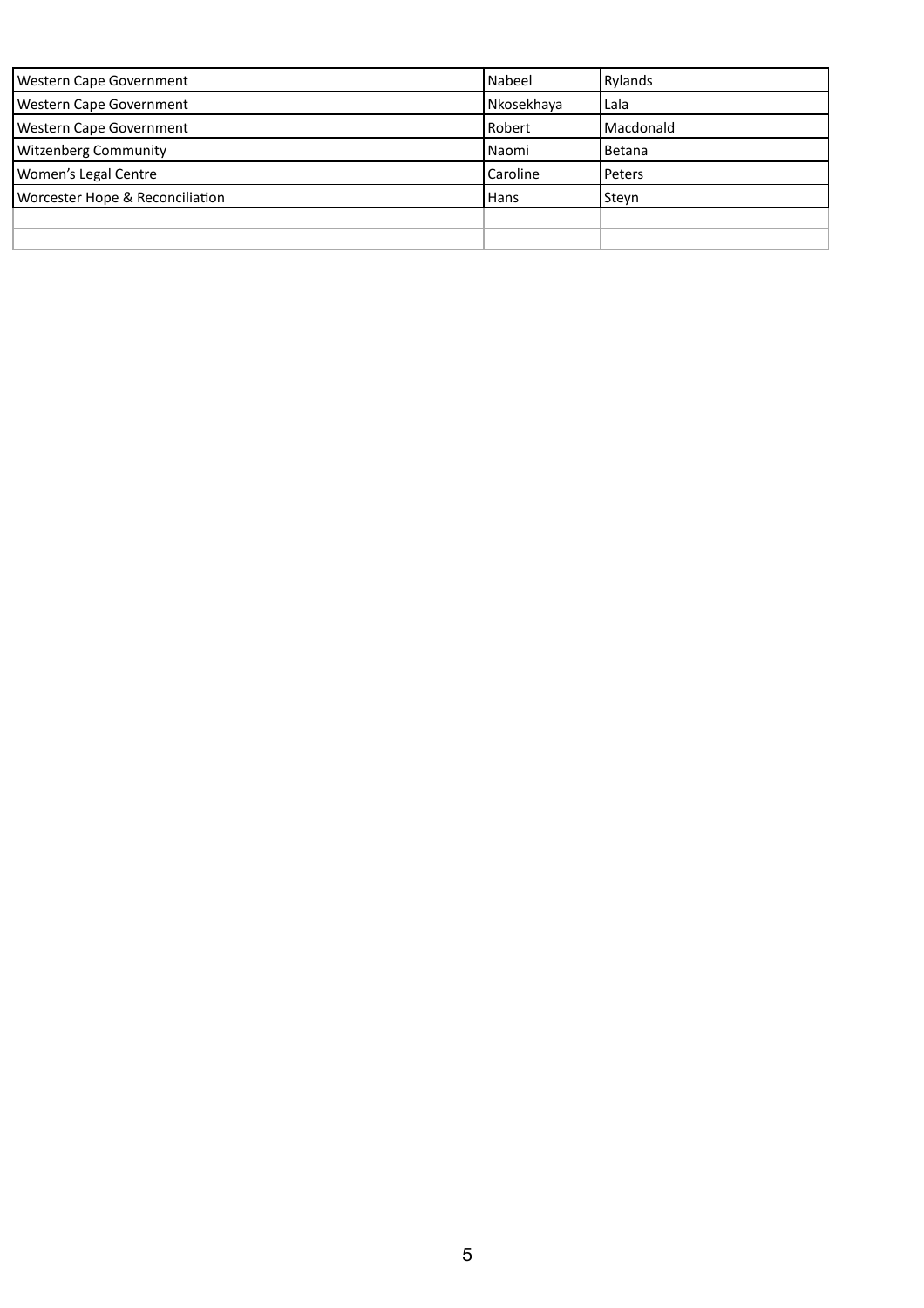| <b>ORGANISATION</b>                           |
|-----------------------------------------------|
| Afrika Tikkun                                 |
| <b>BADISA</b>                                 |
| <b>Beautiful Gate</b>                         |
| Bishop Lavis Kalksteenfontein community       |
| <b>Black Sash</b>                             |
| <b>Breadline Africa</b>                       |
| Delft CAN                                     |
| Du Noon CAN                                   |
| Eerste River CAN                              |
| Gugulethu CAN                                 |
| Gugulethu-SeaBoard CAN                        |
| Hout Bay food network CAN                     |
| Khayelitsha CAN                               |
| Khikhi CAN                                    |
| Langrug CAM                                   |
| Mfuleni CAN                                   |
| Seaboard CAN                                  |
| Sir Lowry's Pass Somerset West Strand CAN     |
| Table View Blouberg CAN                       |
| Cape CSI                                      |
| Cape Town Together                            |
| Cape Town Together Food Growers' Initiative   |
| Cape Town Community Action Networks           |
| Children's Institute                          |
| City of Cape Town                             |
| <b>Cluver Estates</b>                         |
| <b>Community Chest</b>                        |
| <b>Community Organisation Resource Centre</b> |
| <b>Connect Network</b>                        |
| <b>Delft Action Network</b>                   |
| Development Action Group (DAG)                |
| DG Murray Trust                               |
| <b>DHL Logistics</b>                          |
| DP Farming (Kuils River, Mfuleni)             |
| DR Church Stellenberg                         |
| Dutch Reformed & Uniting Reformed Church      |
| <b>EDP</b>                                    |
| Elsies River Inspire Network                  |
| <b>Equal Education</b>                        |
| Equilibrium (Elsies River)                    |
| Extreem Kwizeen                               |
| False Bay Diocese                             |
| <b>First Rand</b>                             |
| Food Flow ZA                                  |
| Food Forward SA                               |
| Fruitways                                     |
| Gift of the Givers                            |
| <b>Graduate School of Business</b>            |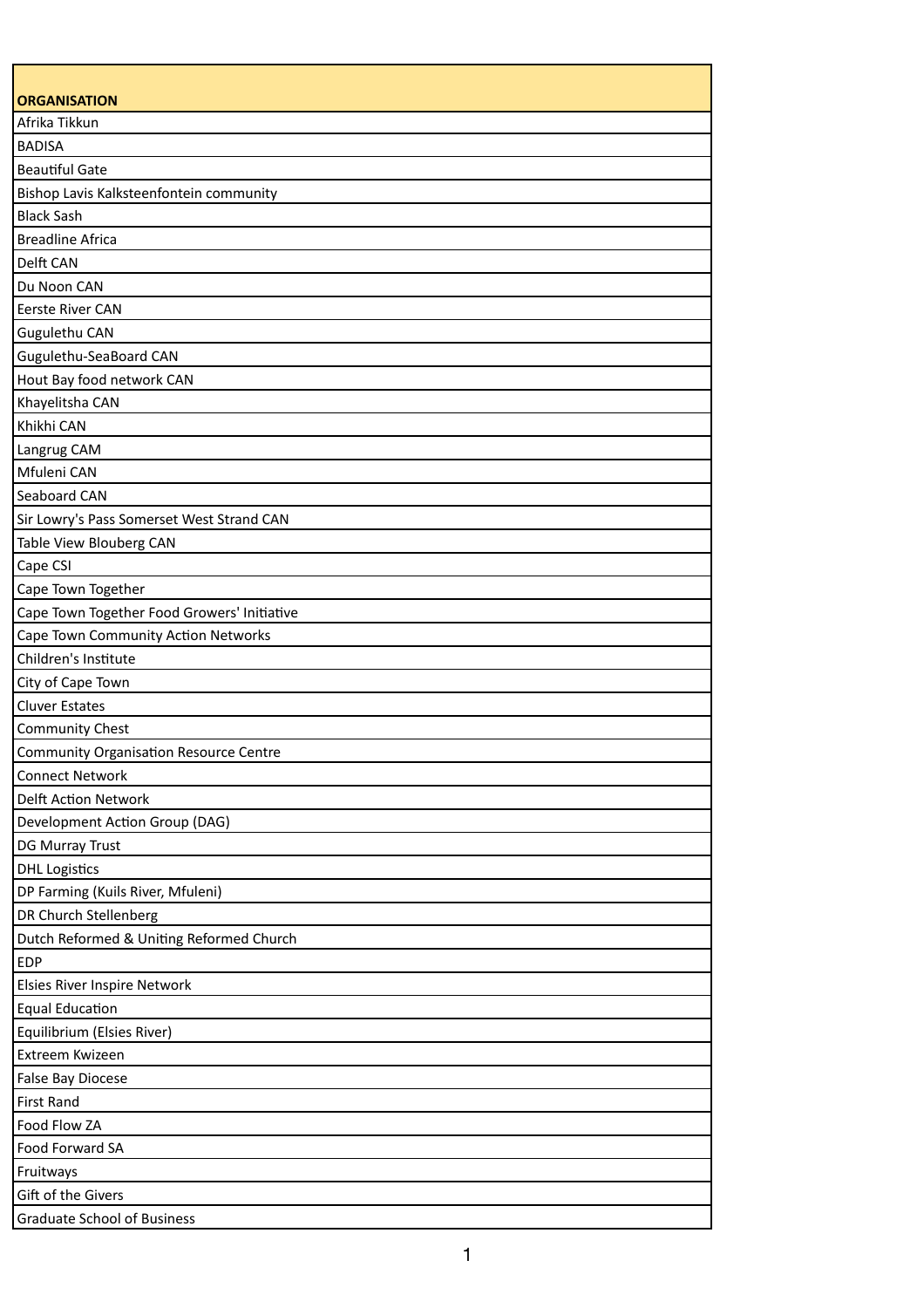| <b>Greater Tygerberg Partnership</b>                                              |
|-----------------------------------------------------------------------------------|
| <b>GTRAS</b>                                                                      |
| Harambee Youth Employment Accelerator                                             |
| Hlanganisa                                                                        |
| Hope Africa                                                                       |
| Ikamva                                                                            |
| <b>IKAPA Data</b>                                                                 |
| Ilitha Labantu                                                                    |
| Institute for Poverty, Land & Agrarian studies                                    |
| <b>Islamic Relief</b>                                                             |
| Development Action Group (DAG)                                                    |
| Violence Prevention Through Urban Upgrading                                       |
| Knysna Initiative for Food Farms                                                  |
| Ladles of Love                                                                    |
| LinkedTo                                                                          |
| Lions Club Eden                                                                   |
| Living Hope Trust (South Peninsula)                                               |
| <b>Mergon Foundation</b>                                                          |
| <b>Mergon Nation-Builder</b>                                                      |
| Mould Empower Serve                                                               |
| Mustadafin Foundation                                                             |
| Ndifuna Ukwazi                                                                    |
| <b>OBS Civic Association</b>                                                      |
| One Africa                                                                        |
| Orycon                                                                            |
| <b>Outside the Bowl Africa</b>                                                    |
| Paarl Boys                                                                        |
| Pebbles Project                                                                   |
| Peninsula School Feeding Association                                              |
| Philippi East Development Initiative (PEDI) and Philippi Horticultural Area (PHA) |
| Pick n Pay Feed the Nation Foundation                                             |
| Ravensmead Community Development                                                  |
| <b>Red Cross</b>                                                                  |
| Red Cross (Chairperson Hermanus)                                                  |
| Research                                                                          |
| Rotary                                                                            |
| SA Christian Directory                                                            |
| <b>SA Harvest</b>                                                                 |
| SANZAF                                                                            |
| Seed / Easy Peasy                                                                 |
| Service Dining Rooms                                                              |
| Souper Troopers                                                                   |
| Spice for Life                                                                    |
| <b>Stadler Group</b>                                                              |
| Stellenbosch Unite/Civil Advocacy Network                                         |
| Still We Stand (Langa)                                                            |
| Surprise Factory                                                                  |
| The Brewers Soup Collective                                                       |
|                                                                                   |
| The Elgin Foundation/Unite4Grabouw<br>The Lunchbox Fund                           |
|                                                                                   |